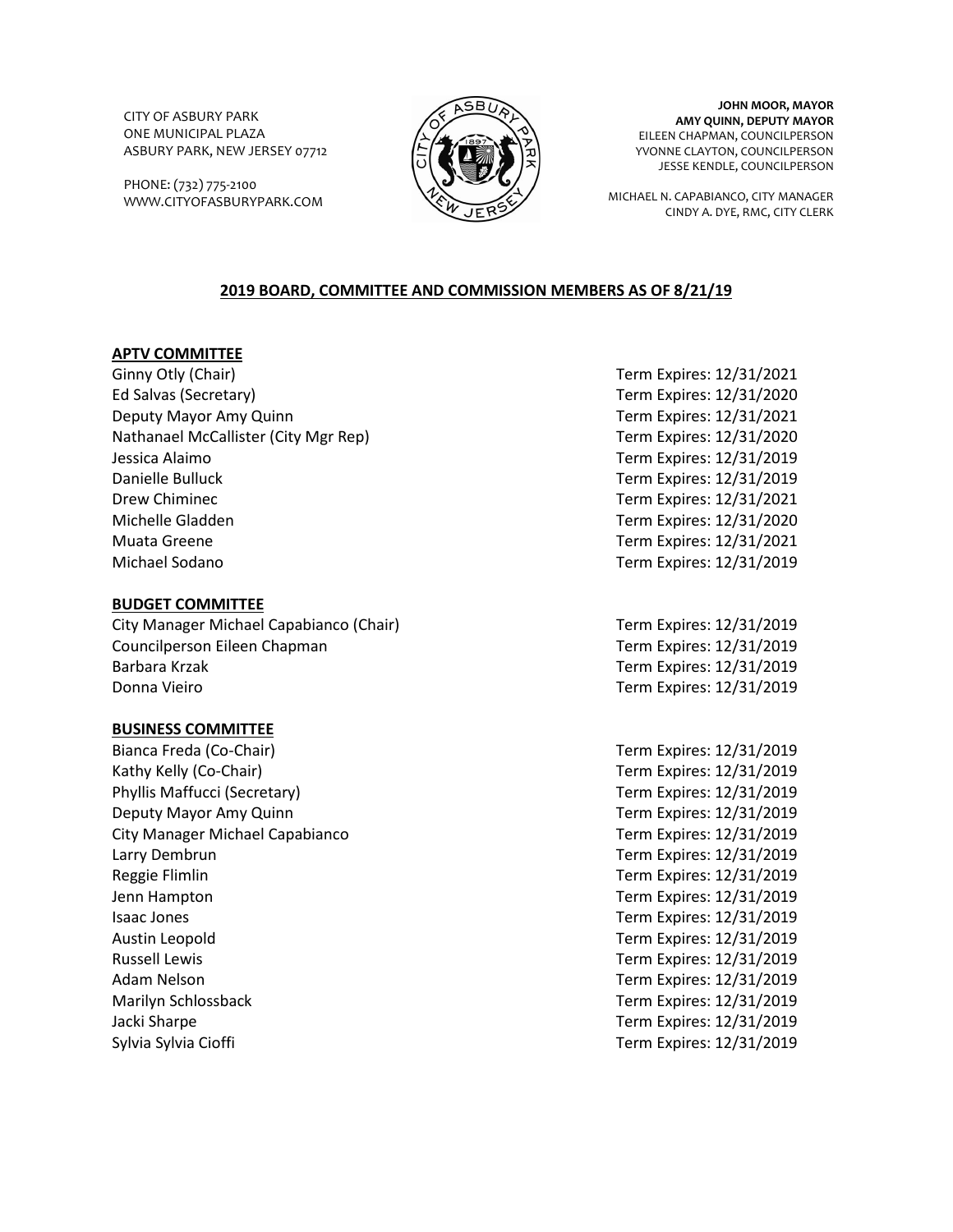#### **COMMUNITY DEVELOPMENT BLOCK GRANT COMMITTEE**

Deputy Mayor Amy Quinn (Chair) Deputy Mayor Amy Quinn (Chair) Mayor John Moor **Term Expires: 12/31/2019** Community Development Director Cassandra Dickerson Term Expires: 12/31/2019 Recreation Director Leesha Floyd Term Expires: 12/31/2019 Susan Maynard Term Expires: 12/31/2019 Janice Molloy Term Expires: 12/31/2019

## **DEAL LAKE COMMISSION**

Multi-Town Commission William Hodges (Alternate 1) Term expires: 12/31/2019 Jeannie Toher Term expires: 12/31/2019

### **ENVIRONMENTAL AND SHADE TREE COMMISSION**

| Tom Pivinski (Chair)                                                 |
|----------------------------------------------------------------------|
| Deputy Mayor Amy Quinn                                               |
| Beach Utility Manager Garrett Giberson Sr. (City Mgr Rep, Secretary) |
| Ellen Gaynor                                                         |
| Roy Helfrick (Alternate 2)                                           |
| Jim Henry                                                            |
| Tom Kulesa                                                           |
| <b>Russell Lewis</b>                                                 |
| <b>Gerald List</b>                                                   |
| Nancy Sabino (Alternate 1)                                           |

## **GREEN TEAM COMMITTEE**

## **HOUSING AUTHORITY**

Gregory Hopson, Sr. (Chair) Term Expires: 4/27/2021 Brian Thomas (DCA Appointment) Term Expires: 4/15/2021 Angeline Brown **Term Expires: 4/30/2023** Charlotte McAllister Term Expires: 4/30/2023 Frank Syphax Term Expires: 4/30/2023 Carol Torre Term Expires: 4/27/2022 Donna Troppoli Term Expires: 4/27/2020

Term Expires: 12/31/2019 Term Expires: 12/31/2023 Term Expires: 12/31/2022 Term Expires: 12/31/2019 Term Expires: 12/31/2020 Term Expires: 12/31/2022 Term Expires: 12/31/2022 **Term Expires: 12/31/2023** Term Expires: 12/31/2022 Term Expires: 12/31/2021

Term Expires: 12/31/2019 Term Expires: 12/31/2019 Term Expires: 12/31/2019 Term Expires: 12/31/2019 Term Expires: 12/31/2019 Term Expires: 12/31/2019 Term Expires: 12/31/2019 Term Expires: 12/31/2019 Term Expires: 12/31/2019 Term Expires: 12/31/2019 Term Expires: 12/31/2019 Term Expires: 12/31/2019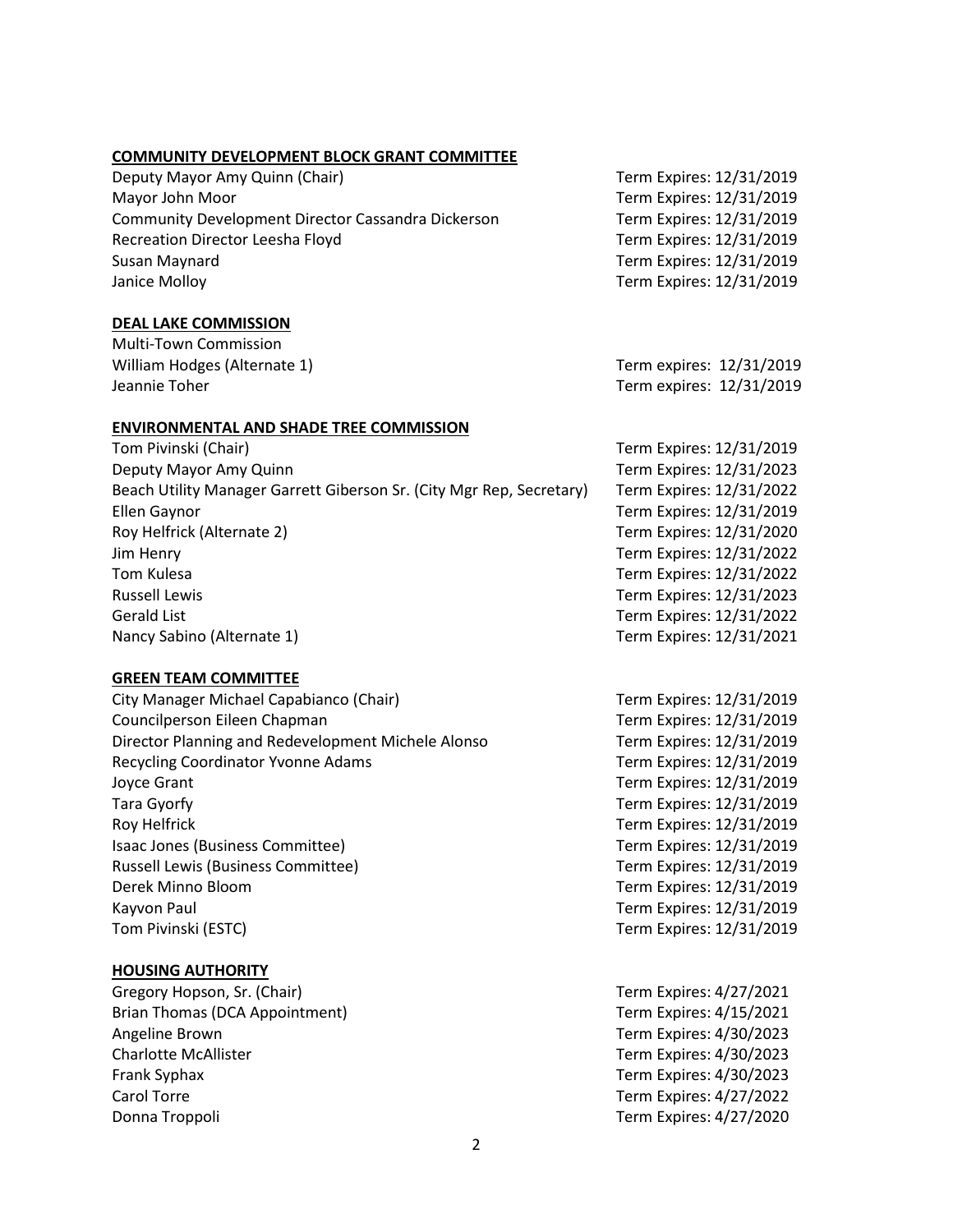### **LIBRARY BOARD OF TRUSTEES**

Janice Kroposky (Supt of Schools Rep) Term Expires: 12/31/2019 Werner Baumgartner (President) Term Expires: 12/31/2021 Kerri Martin (Secretary) Term Expires: 12/31/2020 Jennifer Souder (Treasurer) Term Expires: 12/31/2019 Angela Ahbez-Anderson Term Expires: 12/31/2023 Frank D'Alessandro **Term Expires: 12/31/2022** Diane Shelton Term Expires: 12/31/2023 Jan Sparrow Term Expires: 12/31/2019 Anita Weiner Term Expires: 12/31/2023

#### **PARKING COMMITTEE**

Transportation Director Michael Manzella (Chair, City Mgr Rep) Term Expires: 12/31/2019 Mayor John Moor Term Expires: 12/31/2019 Detective Gene Dello Term Expires: 12/31/2019 Barbara Krzak Term Expires: 12/31/2019 Jordan Modell Term Expires: 12/31/2019 Bret Morgan Term Expires: 12/31/2019 Jill Potter Term Expires: 12/31/2019 Maggie Quinton Term Expires: 12/31/2019 William West **Term Expires: 12/31/2019** 

### **PLANNING BOARD**

Barbara Krzak (Chair) – Class IV Term Expires: 12/31/2021 Rick Lambert (Vice Chair) – Class IV Term Expires: 12/31/2020 Mayor John Moor – Class I Term Expires: 12/31/2019 Councilperson Yvonne Clayton – Class III Term Expires: 12/31/2019 Transportation Director Michael Manzella – Class II Term Expires: 12/31/2019 Jim Henry – Class IV Term Expires: 12/31/2020 Jennifer Souder – Class IV Term Expires: 12/31/2022 Trudy Syphax – Class IV Term Expires: 12/31/2019 Alexis Taylor – Class IV Term Expires: 12/31/2020

## **PUBLIC ARTS COMMISSION**

Michael Sodano (Chair) Term Expires: 12/31/2020 Deputy Mayor Amy Quinn Term Expires: 12/31/2021 Director Planning and Redevelopment Michele Alonso Term Expires: 12/31/2021 Mary Eileen Fourratt **Term Expires: 12/31/2021** Ellen Gaynor Term Expires: 12/31/2019 Jenn Hampton Term Expires: 12/31/2020 Malcolm Navias Term Expires: 12/31/2019 Patrick Schiavino Term Expires: 12/31/2020 Marilyn Schlossback Term Expires: 12/31/2021 Surojaie "Angie" Sugrim (Alternate 1) Term Expires: 12/31/2019 Charles Trott (Alternate 2) Term Expires: 12/31/2020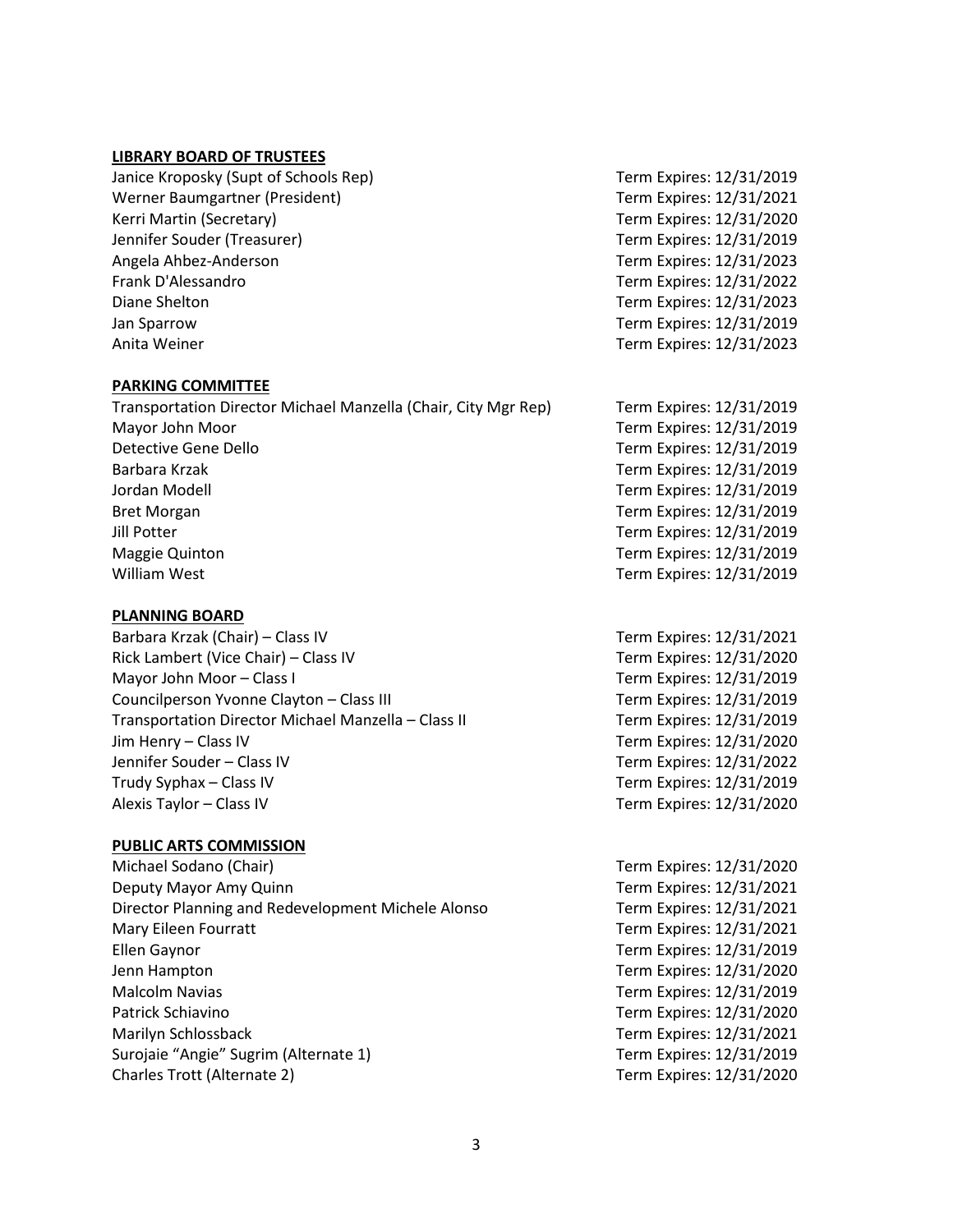## **QUALITY OF LIFE COMMITTEE (CODE ENFORCEMENT)**

Councilperson Eileen Chapman Term expires: 12/31/2019 Councilperson Yvonne Clayton Term expires: 12/31/2019 Melanie Chongolola-Nestor Term expires: 12/31/2019 Greg Hopson **Term expires:** 12/31/2019 Karen Kircher Term expires: 12/31/2019 Norman Robertson Term expires: 12/31/2019 Trudy Syphax Term expires: 12/31/2019 Patricia "Trish" Zanellato **Term expires: 12/31/2019** 

#### **RECREATION COMMITTEE**

Councilperson Jesse Kendle (Chair) Term Expires: 12/31/2019 Councilperson Eileen Chapman Term Expires: 12/31/2019 Angela Anderson Term Expires: 12/31/2019 Angeline Brown Term Expires: 12/31/2019 Douglas Eagles Term Expires: 12/31/2019 Toran Jordan Term Expires: 12/31/2019 Esther Piekarski Term Expires: 12/31/2019 Jessie Ricks Term Expires: 12/31/2019 Vishal "Vic" Sood Term Expires: 12/31/2019 Sylvia Sylvia Cioffi **Term Expires: 12/31/2019** Term Expires: 12/31/2019

### **SUNSET LAKE COMMISSION**

Jaimee Nadell (Chair) Term Expires: 12/31/2019 Sue Henderson (Vice Chair) Term Expires: 12/31/2019 Mark Ax (Treasurer) Term Expires: 12/31/2019 Chester Boles (Secretary) Term Expires: 12/31/2020 Councilperson Eileen Chapman (City Mgr Rep) Term Expires: 12/31/2020 Superintendent of Public Works William McClave Term Expires: 12/31/2020 Patrick Reihing Term Expires: 12/31/2019 C. Brian Watkins (Alternate 1) Term Expires: 12/31/2019

#### **MAYOR'S WELLNESS COMMITTEE**

Mayor John Moor (Chair) Mayor John Moor (Chair) Term Expires: 12/31/2019 Councilperson Jesse Kendle Term Expires: 12/31/2019 Transportation Director Mike Manzella (City Mgr Rep) Term Expires: 12/31/2019 Allison Cerco (Hackensack Meridian Health) Term Expires: 12/31/2019 Douglas Eagles(Boys & Girls Clubs of Monmouth County) Term Expires: 12/31/2019 Wendi Glassman Term Expires: 12/31/2019 Lisa Lee (EZ Ride) Term Expires: 12/31/2019 Pam Montemurno (Coral Harbor Rehabilitation & Healthcare Center) Term Expires: 12/31/2019 Lena Siddiqi (American Heart Association) Term Expires: 12/31/2019 Vishal "Vic" Sood (Home Drug Store) Term Expires: 12/31/2019